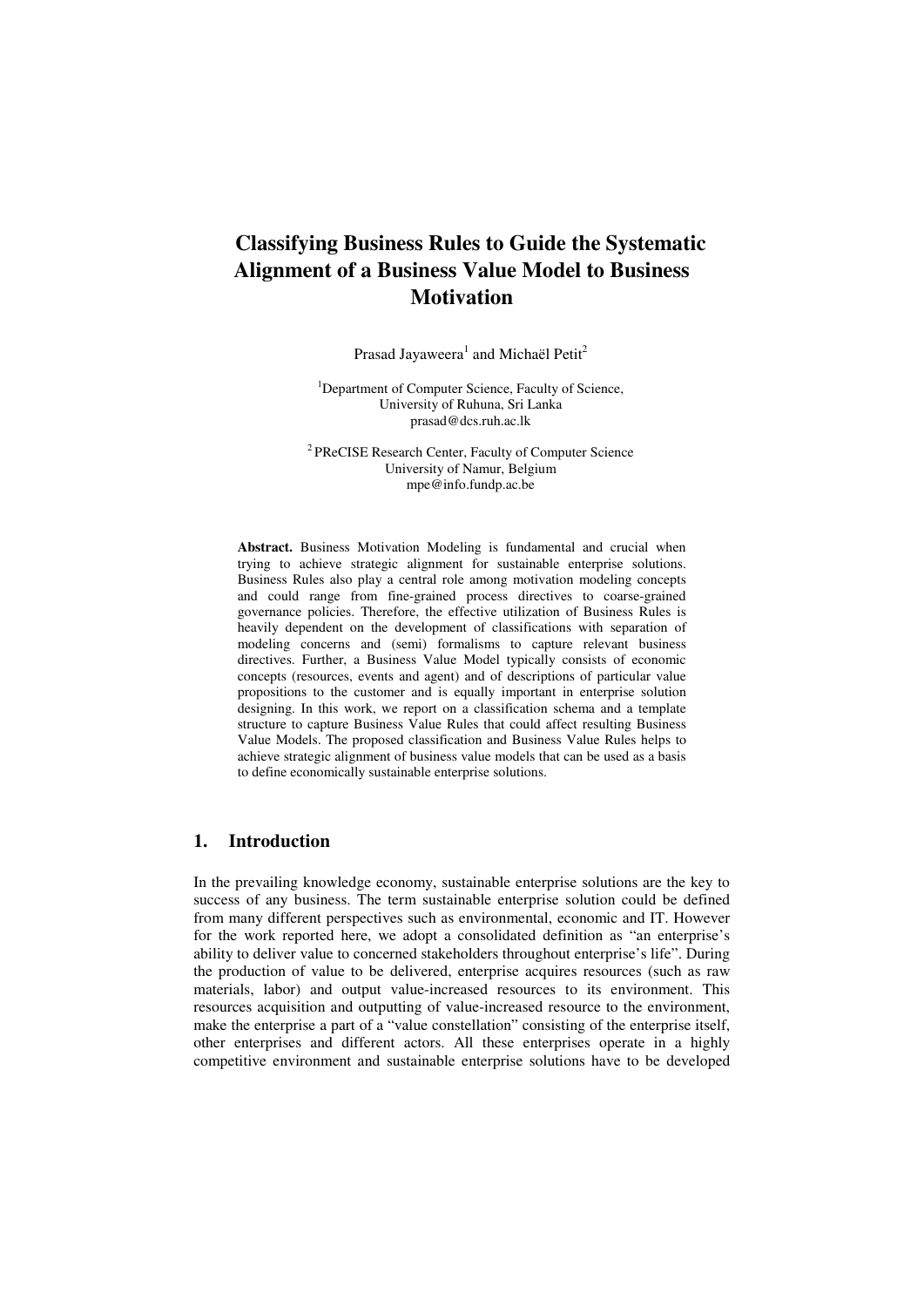for these dynamic value constellations to ensure their survival and success.

During enterprise solution development, different models are constructed to understand the dynamics and highly competitive environment and to design new enterprise solutions to cope with the environment changes. Within this work, we propose, as other authors, three layers of abstraction (or "perspectives"), named respectively motivation, value and processes (MVP) for separation of the concerns during the modeling efforts:

- 1. *Business* **M***otivation Perspective:* the main focus is on identification, organization and management of the concepts that provide governance and guidance to the business being modeled. The concepts used include e.g. strategy followed and goals to be achieved;
- 2. *Business* **V***alue Perspective:* this covers modeling of economic concepts such as economic resources, economic agents, economics events, relationship that exist among them and value propositions;
- 3. *Business* **P***rocess Perspective:* this describes procedural and operational realizations of the business value creations and exchanges.

In order to sustain the enterprise solution, when changes pop up in the enterprise or within its environment, it is necessary to reflect these changes in the relevant perspective. Further, according to change occurring in a particular perspective, other perspectives might also need to be aligned. In our work, we propose a systematic approach for inter-perspective alignment.

The business motivation modeling perspective proposed here is based on the Business Motivation Model [16] that has also been adopted by the OMG. The business value modeling perspective is based on  $e<sup>3</sup>$ value [7]. The business process perspective is not dealt with in this paper but could be represented with e.g. BPMN.

The main research objective of this paper is to define the notion of Business Value Rules (namely, business rules that have a direct effect on the value perspective), and to show how these rules influence the alignment process. We will investigate how business value rules influence the transformation of value models and help to bridging the gap between the business motivation and value models.

The paper is structured as follows. In Section 2, we describe the elements on which our proposal is based, namely BMM,  $e^3$  value, the notion of business rules and a previous approach [1] based on templates that describe how to systematically change the business value perspective in response to changes in the business motivation perspective. Based on these elements, we then define more precisely the research objective of this paper. Section 3 then describes the notion of Business Value Rule (BVR) and proposes a classification (taxonomy) of BVRs and a semi-formal textual structure (called "BVR template") for expressing them. Section 4 then illustrates how BVRs influence the alignment process by prescribing specific changes to the value model. Section 5 concludes the paper with discussions and perspectives.

All along the paper, we will use a toy case study in order to illustrate the ideas.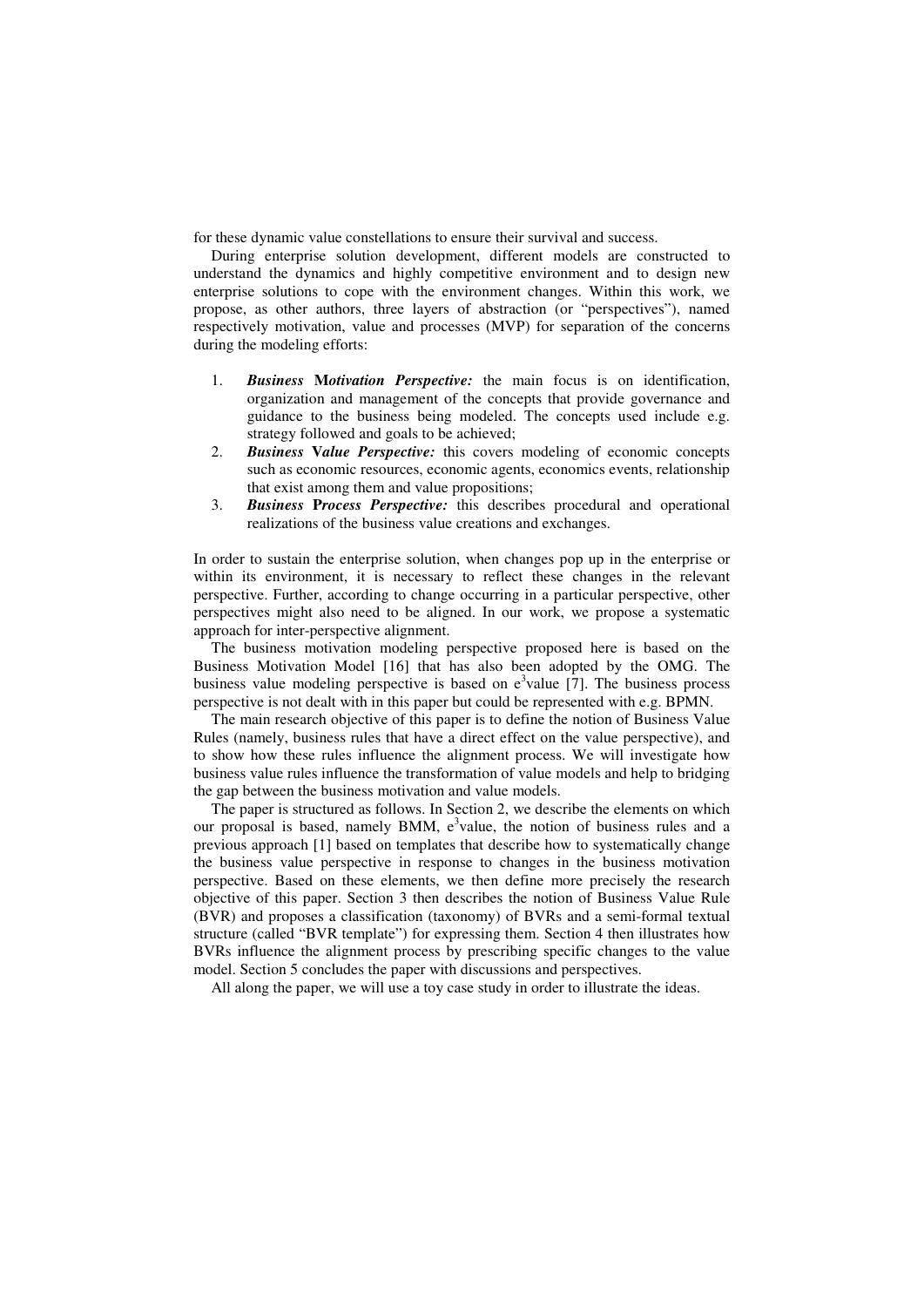# **2 Research Background**

## **2.1 Modeling Business Motivations**

Business motivation modeling is a central and important aspect of enterprise solution development. Most of the concepts used in motivations modeling are also covered under goal modeling which is an initial phase in development of workflows or IT requirements. A number of approaches have been proposed to understand and model different motivation concepts [14, 4, 13]

The work presented in this paper is based on the Business Motivation Model (BMM) adopted by the OMG [16]. The purpose of business motivation modeling is to analyze, understand, and to design intentions, actions and relationships among them in semi-formal manner that can support vague representations by business domain experts wherever necessary. BMM provides a broad framework to model desired results that an enterprise wishes to achieve and possible courses of actions that it could perform in order to reach those ends.

Fig. 1 shows the main concepts of BMM relevant in our work. Business motivations can be categorized into two high level groups called *Ends* and *Means*. *Ends* are used to capture desired states that the enterprise intends to reach while *Means* are used to represents different *Courses of Actions* and *Directives* in order to reach aforementioned desired results.



Fig. 1. Business Motivation Modeling Framework (derived from [16])

Within *Ends*, a distinction is made between *Goals* and *Objectives*. "A *Goal* tends to be longer term, and defined qualitatively rather than quantitatively. It should be narrow - focused enough that *Objectives* can be defined for it. An *Objective* is a step along the way towards a *Goal*. It must have an end date, and criteria to determine whether it has been reached or not. *Objectives* provide the basis for measuring whether progress is being made towards *Goals*." [16].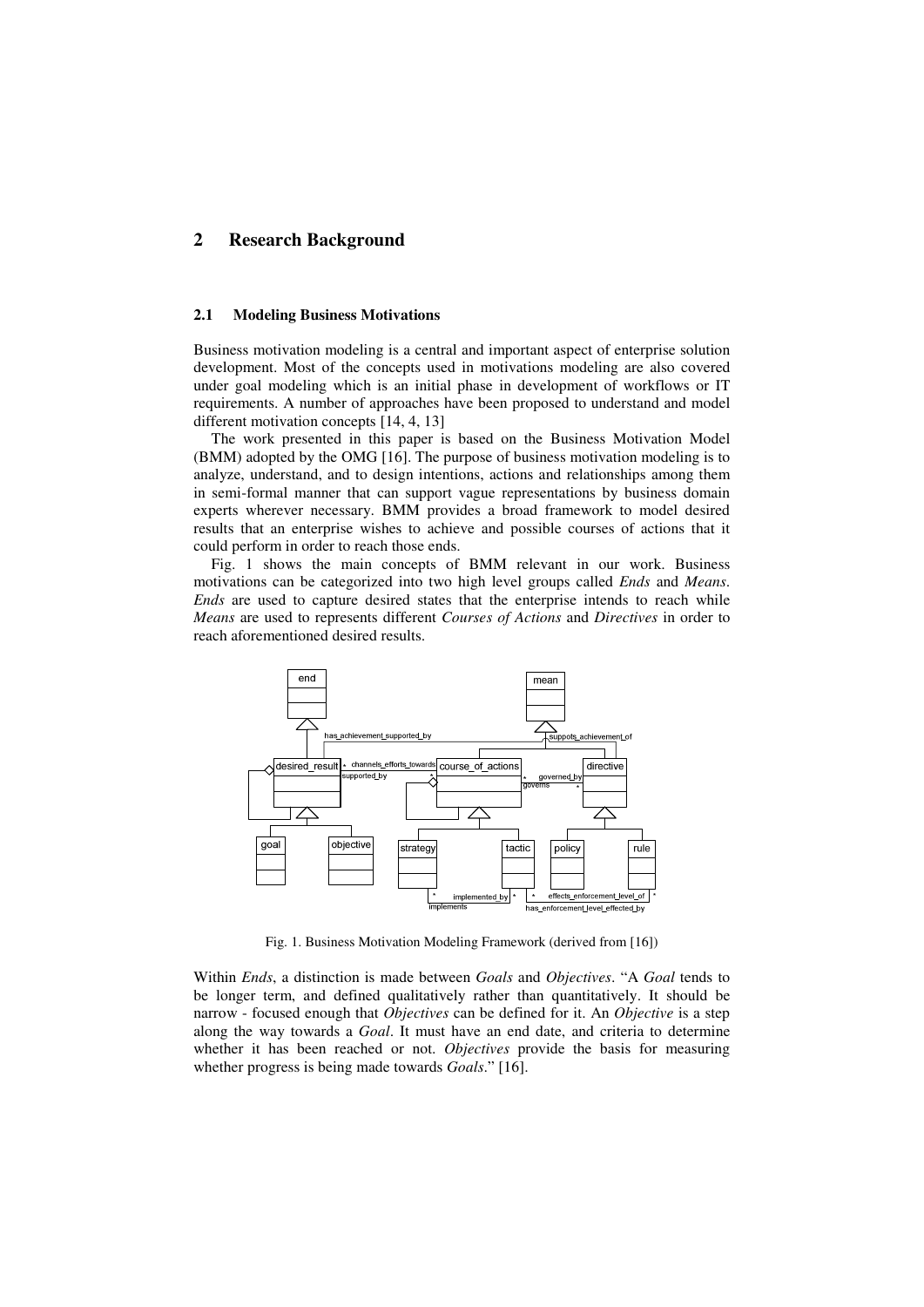A *Course of Actions*, is a way of configuring some aspect of the enterprise (things, processes, locations, people, time) to channel efforts towards Desired Results. A distinction is made between *Strategies* and *Tactics*. "*Strategies* tend to be long term and fairly broad in scope. Each *Strategy* is implemented by *Tactics*, which tend to be shorter term and narrower in scope. A *Tactic* may contribute to the implementation of more than one *Strategy*." [16].



Fig. 2 Extract of BMM model from the MMGO case

*Directives* are categorized into *Business Policies* and *Business Rules*. "In general, *Business Policies* exist to govern – that is, control, guide, and shape – the *Strategies* and *Tactics*. They define what can be done and what must not be done, and may indicate how or set limits on how it should be done. Compared to a *Business Rule*, a *Business Policy* tends to be less formally-structured; it may not be atomic - i.e. not focused on a single aspect of governance or guidance - and may be less formally articulated."<sup>1</sup> [16]. Therefore, *business rules* can be considered as an actionable mechanism for making policies effective. Similarly, *business tactics* implements *business strategies*.

Fig. 2 shows an extract of a BMM model corresponding to the case study used in this paper. It shows the objectives of a Massively Multiplier Online Gaming (MMOG) company offering games online. We consider that the figure is self-explaining. For avoiding clutter, labels of relations among model elements are omitted.

## **2.2 Business Value Modeling**

-

In enterprise solution development, business value modeling has been discussed in great lengths. There are different ontologies for conceptualization and different notations for business model specification in the literature (e.g. [9, 7, 13, 2]).

e<sup>3</sup> value is one such ontology and aims at identifying exchanges of value objects between the actors in a business case in order to represent and analyze what value actors in a partnership network offer each other. It also supports financial profitability analyses of business cases represented as value models. The ontology was designed to

<sup>&</sup>lt;sup>1</sup> The BMM notion of Business Policy that we adopt in this work is not exactly the same as proposed e.g. in [MPRA-paper] for the REA framework for enterprise planning. There, it is represented by fulfillment relationship and typification and grouping of REA elements.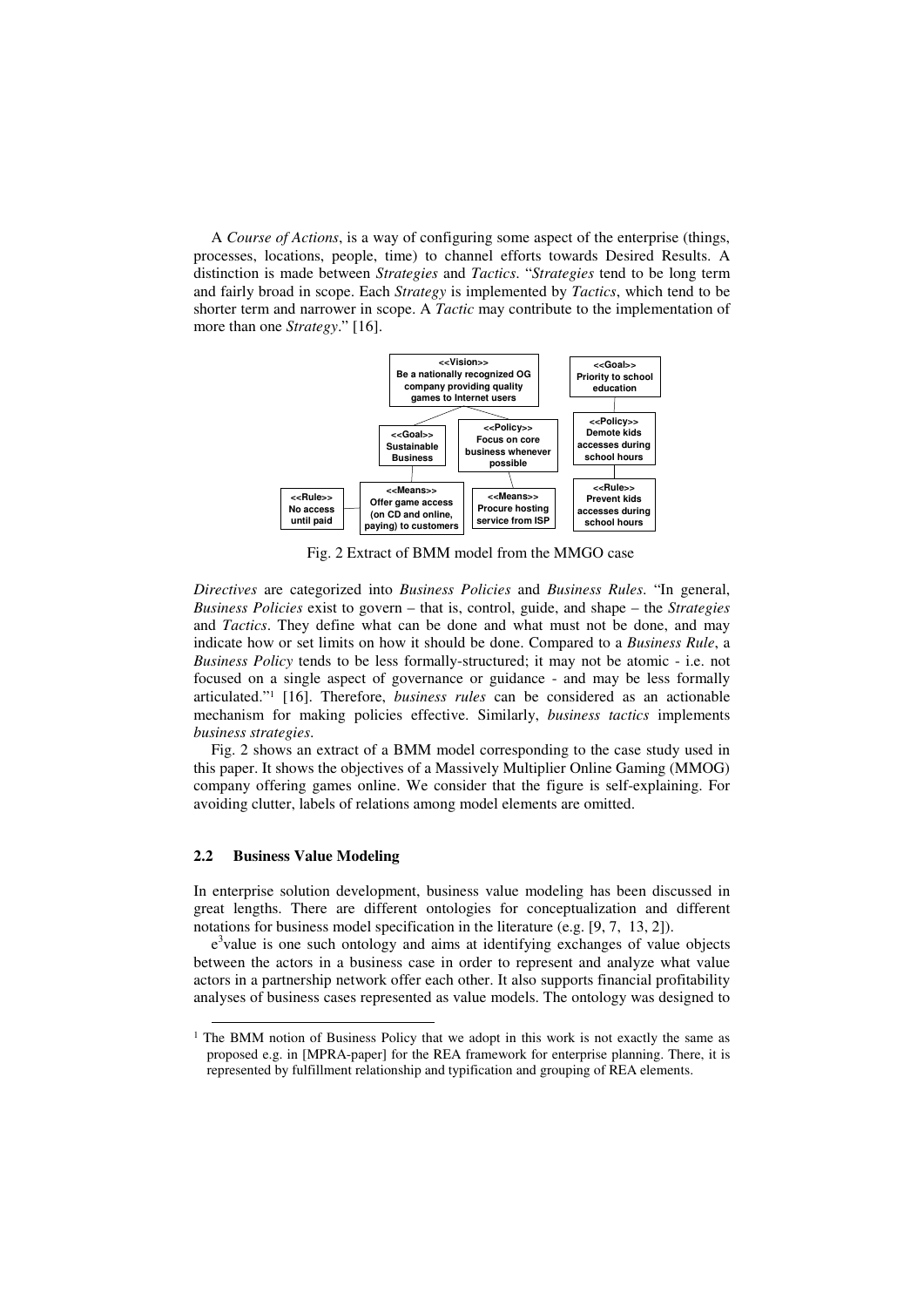contain a minimal set of concepts and relations to make it easy to grasp for its intended users. The  $e<sup>3</sup>$ value model also includes a graphical notation to design business models. Fig. 3 shows an entity-relationship representation of the meta-model of  $e^3$ value. The basic concepts in  $e^3$ value are actor (an economically independent entity), market segment (set of similar actors), value object (something that is of economic value), value port (used by an actor to provide or receive value objects), value interface (grouping several in/out ports of an actor), value activity and value exchange (flow of a value object between one out port of an actor and an in port of another actor).



Fig. 3  $e^3$ value meta-model (adapted from [10])

Fig. 4 depicts an  $e<sup>3</sup>$ value model for the MMOG case. Actors are shown by rectangles, value activities by rounded rectangles, value ports by triangles, value interfaces by oblong rectangles enclosing directed value ports, and value exchanges as lines between value ports with the names of value objects as labels. In this business model there are two actors (Game Provider and Internet Service Provider – ISP) and a market segment (Customer). The Game Provider is responsible for producing the Game Content and selling and distributing its software on CDs to the customers. In order to play the game, the customers need internet access, which they get from the ISP. They also need access to the game server, which they get from the Game Provider.

#### **2.3 Business Rules**

Business rules in general are statements about guidelines and restrictions on the enterprise behavior [3, 15]. They are often implicitly captured across several enterprise applications. The importance of their formulation and explicit and separate management has been recognized [15]. They recently have been the subject of some standardization effort in the OMG and are mentioned as one important element of BMM [14] and are the central focus in SBVR [12]. Some ideas of using rules originate from the field of active databases where the notion of Event-Condition-Action (ECA) rules was defined [8]. Basically ECA rules express that when an event occurs, provided that a certain condition holds, an action should be performed. This kind of rules is used to describe quite operational, behavior-oriented and internal aspects of a database. However, the notion of business rule as currently advocated is different because, amongst others: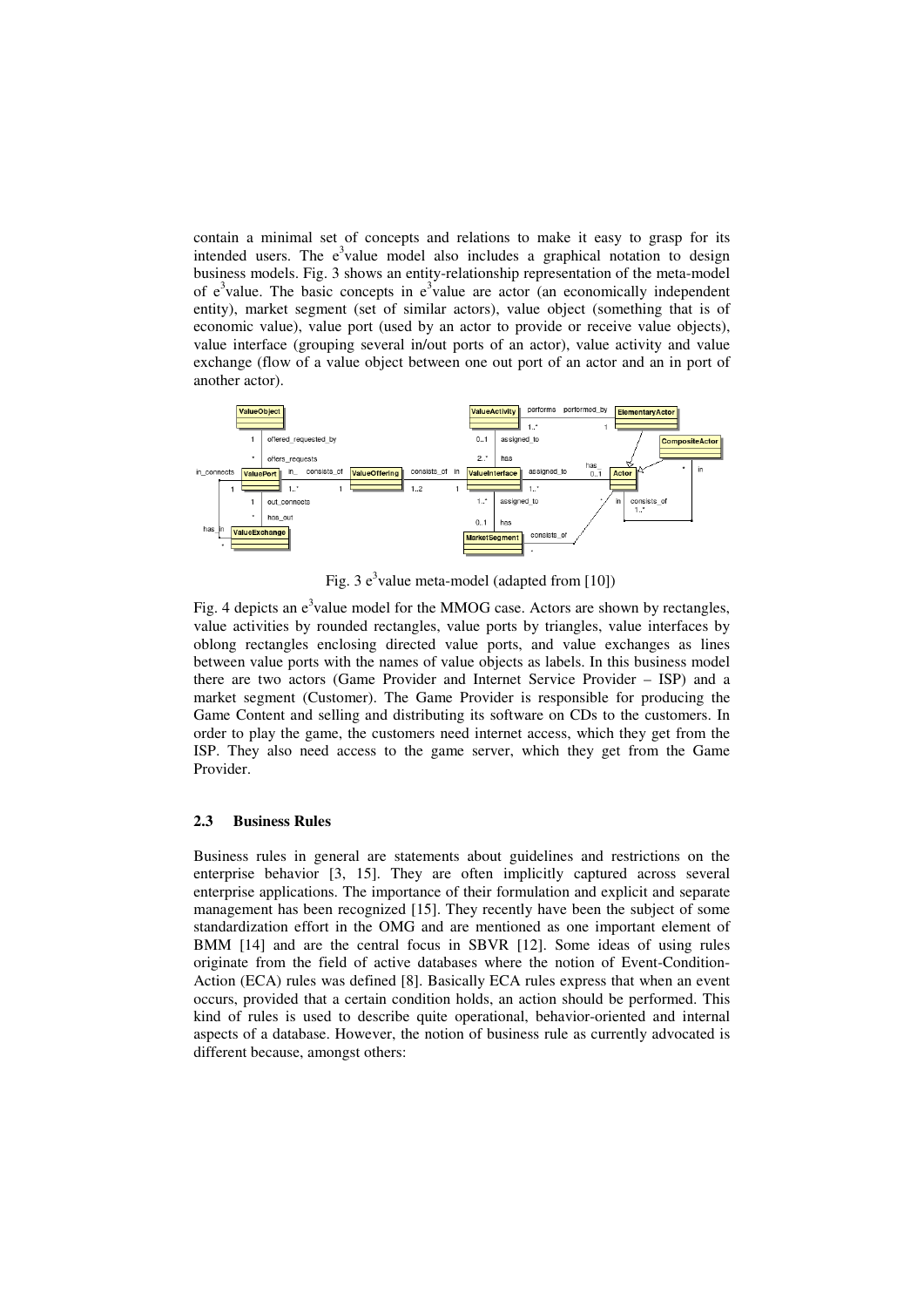- it intends to focus on business aspects rather than only on technical/IT oriented aspects;
- it should allow to express rules in a declarative way rather than just in an operational/executable way;
- it does not considers only rules that should always be strictly enforced (constraints). Rules can be associated to different "levels of enforcement" representing the fact that they may or not be violated in some situations.



Fig. 4 Business Value Model for the MMOG case

Business rules are usually classified into three main categories: structural rules (constraints on static aspects of the business), derivation rules (allowing derivation of new information) and action related rules (expressing some restrictions on business actions or processes). As the main focus of this paper is on aligning the business value model onto the business motivations, we concentrate on business rules that have some effect on the resulting  $e^3$ value model. As we will argument later, these rules are always related to some value process. Consequently, we will only propose in Section 3.2 a template for description of action-related rules, without excluding the possibility of existence of the other two kinds of rules at the value model level. Other authors have also investigated the use of rules at the value level (see e.g.  $[17]$ ) or how specific kinds of rules (such as ECA rules) can be used with benefits for defining control aspects in workflow models (see e.g. [6]).

## **2.4 Means Templates**

The work presented in this paper provides an extension to a systematic approach [1] for systematic alignment of business motivation models and value models, based on a set of pre-defined templates, called the "means template approach". Here is a brief summary. For more details interested readers are referred to [1].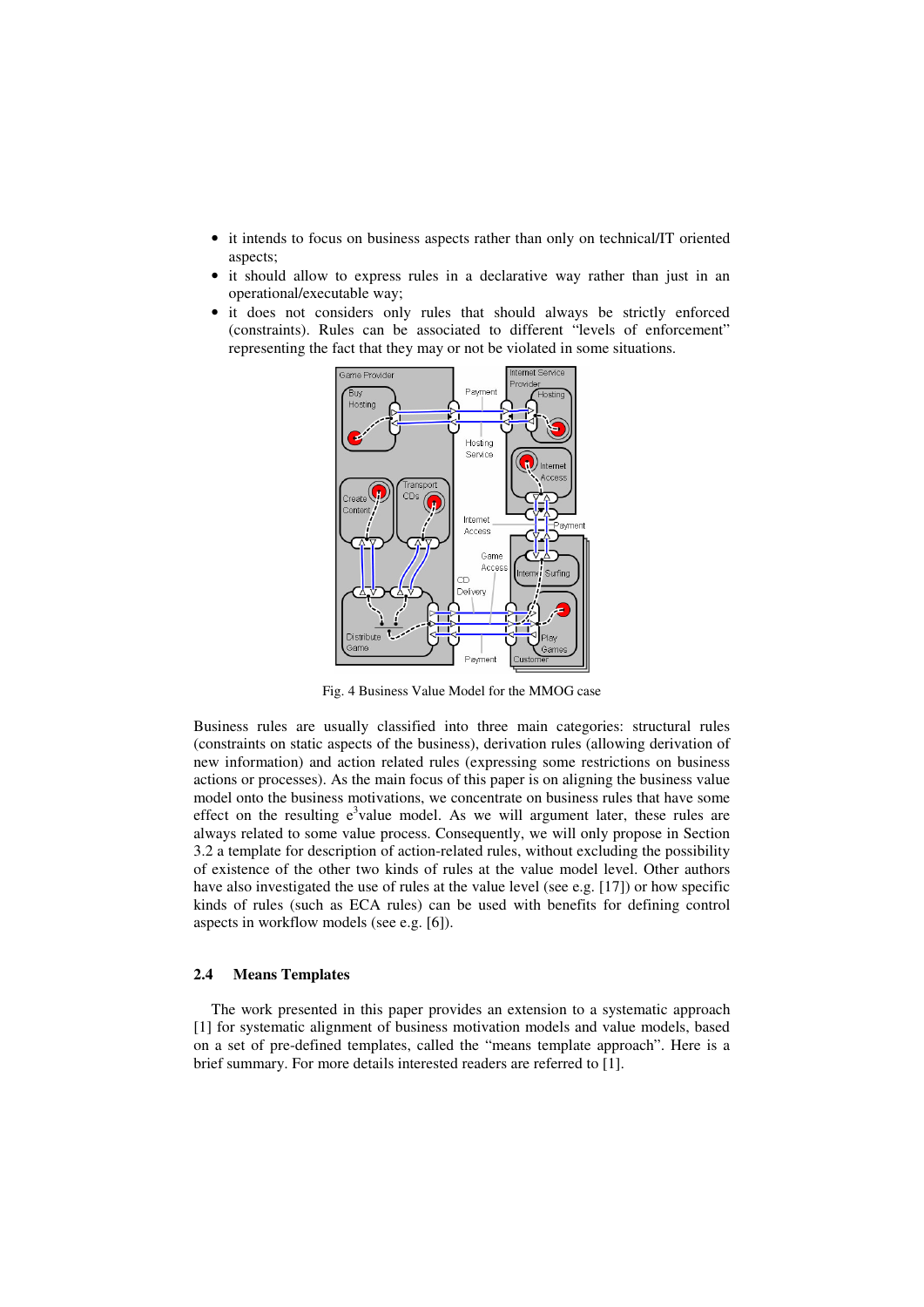A means template describes some reusable knowledge about frequently considered means in business motivation models and how the value model has to be changed in order to make that mean "operational". A means template is made of two parts:

- 1. a so-called *compulsory part* that describes in structured (semi-formal) text, a means, identified in the BMM model as a way to attain certain business goals;
- 2. a so-called *optional part* (represented within square brackets) that describes alternative courses of actions that can be used to make the mean operational. Some of these courses of actions can themselves be means that can be described in other means templates;

Additionally, a template is associated to a set of *transformation rules* that describe precisely through a set of operations how the value model has to be changed when a particular course of action was chosen among the alternative ones<sup>2</sup>.

There are nine templates categorized into three groups as listed below. As an example, template 1 says that if one wants to start offering a product (ValueObject1) to a customer (Actor1), she has to obtain this product either by using an existing activity (ValueActivity1), or start a new production activity or procure the product from a supplier (Actor2) and additionally she should get a compensation or payment (ValueObject2) from the customer.

Most templates have a "dual" template (e.g. template 2 is the dual of template 1).

#### *Value Object Offering Means Templates*

- 1. offer *ValueObject<sub>1</sub>* to *Actor<sub>1</sub>* [use *ValueActivity<sub>1</sub>* | produce *ValueObject*<sub>1</sub> | procure *ValueObject*<sub>1</sub> from *Actor*<sub>2</sub> AND receive *ValueObject*<sub>2</sub> from *Actor*<sub>1</sub>
- 2. stop offer *ValueObject<sub>1</sub>* to *Actor<sub>1</sub>*[stop procure *ValueObject<sub>1</sub>* from *Actor<sub>2</sub>* | stop produce *ValueObject<sup>1</sup>* ]

#### *Value Object Procuring Means Templates*

- 3. procure *ValueObject<sup>1</sup>* from *Actor<sup>1</sup>* [use *ValueObject<sup>1</sup>* in *ValueActivity<sup>1</sup>* | offer *ValueObject<sub>1</sub>* to  $Actor_2$  AND provide *ValueObject<sub>1</sub>* to  $Actor_1$
- 4. stop procure *ValueObject<sup>1</sup>* from *Actor<sup>1</sup>* [stop offer *ValueObject<sup>1</sup>* to *Actor<sup>2</sup>* | produce *ValueObject<sup>1</sup>* in *ValueActivity<sup>1</sup>* ]

# *Value Object Producing Means Templates*

-

- 5. produce *ValueObject<sub>1</sub>* in *ValueActivity<sub>1</sub>* [offer *ValueObject<sub>1</sub>* to *Actor<sub>1</sub>*]
- 6. stop produce *ValueObject<sup>1</sup>* in *ValueActivity<sup>1</sup>* [procure *ValueObject<sup>1</sup>* from *Actor<sup>2</sup>* | stop offer *ValueObject<sup>1</sup>* to all]
- 7. (increase | decrease) produce of *ValueObject<sup>1</sup>* in *ValueActivity<sup>1</sup>*
- 8. insource produce of *ValueObject<sup>1</sup>* in *ValueActivity<sup>1</sup>* [(increase) produce *ValueObject<sup>1</sup>* AND stop procure *ValueObject<sup>1</sup>* from *Actor*]

<sup>&</sup>lt;sup>2</sup> Since these transformation rules are not in the focus of this paper, they will not be further described here. Please refer to [1] for details.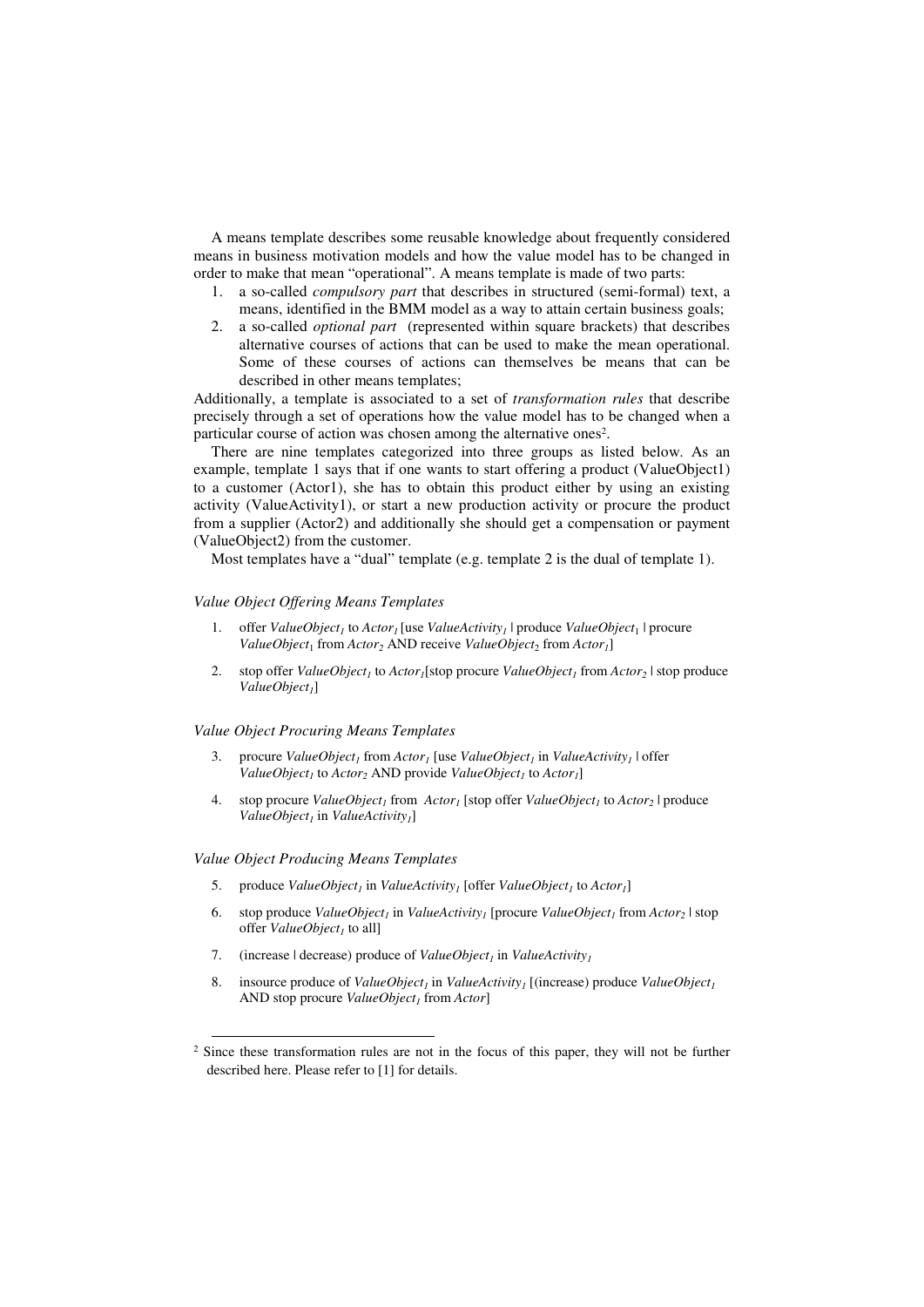9. outsource [fraction of] produce of *ValueObject<sup>1</sup>* in *ValueActivity<sup>1</sup>* [(stop | decrease fraction of) produce of *ValueObject<sup>1</sup>* AND procure *ValueObject<sup>1</sup>* from *Actor* AND provide *ValueObject<sup>2</sup>* to *Actor*]

The means templates described above actually describe templates for tactics in the BMM sense because they concern courses of actions (what to do) described quite precisely (as opposed to strategies in BMM). They may therefore better be termed "tactics templates". It is important to note here that none of the templates currently includes elements related to BMM directives (which mainly control how or when things have to be done).

As an example of application of the templates, you can see that the  $e<sup>3</sup>$ value model of Fig. 4 was partly created by applying templates under guidance of the BMM model of Fig. 2. Indeed, template 1 was applied to make the "Offer game access" means operational, choosing the "produce" option, thereby creating a new value activity called "Distribute game". Similarly, the mean "Procure hosting service from ISP" was made operational by applying template 3 (with the "use" option).

## **2.5 Research objective**

Based on the elements presented in the previous sections, the objective of this paper is to investigate how business rules (one particular kind of BMM directives) influence the use of means templates in the transformation of value models. More precisely, this paper improves the work in [1] by:

- 1. Proposing a notion and classification of a certain type of business rules (called "business value rules" - BVRs), namely rules that are specifically relevant in the value perspective;
- 2. Proposing a semi-formal textual template for expressing BVRs;
- 3. Showing that BVRs can complement the means template approach in bridging the gap between the business motivation and value models;
- 4. Illustrating how BVRs may influence the choice of means templates to be applied in a value model alignment process and the choice among alternative courses of actions in the optional part of a means template.

# **3. Directive Aligned Business Value Modeling**

#### **3.1 Business Value Rule Categories**

In Section 2, we briefly summarized some of business rules and rules related contributions in literature. However, the central focus of the work reported in this paper is on the alignment of business value design to capture business motivations. Therefore, our main consideration is given to rules that have direct impact on the business value model. They are referred to in this work as Business Value Rules and a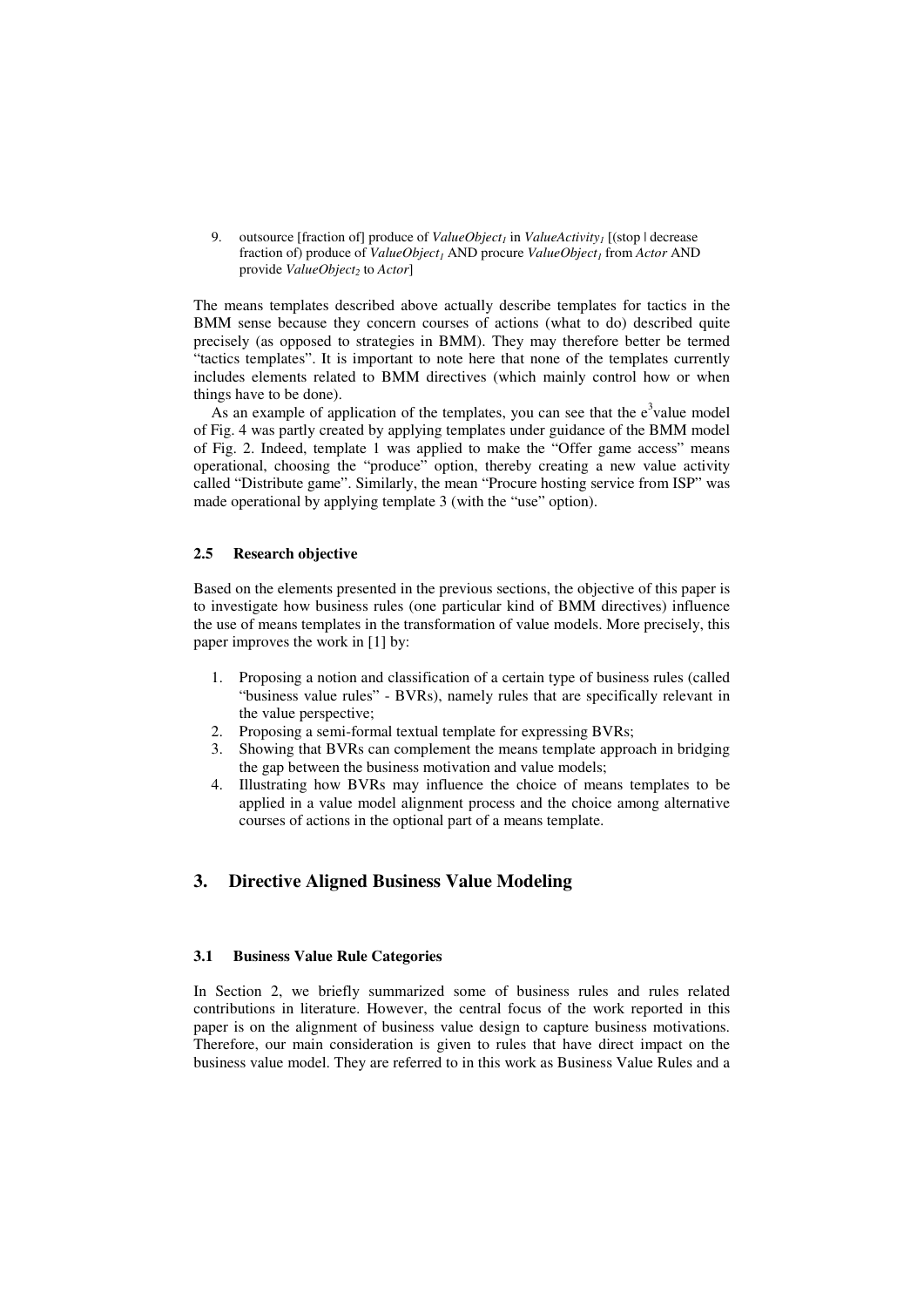further classification is proposed below.

A sound *value process* classification is proposed in [2] distinguishing Transformation, Interface, Exchange, and Transaction processes. A *Transformation process* produces resources by consuming or using other resources and is typically depicted in e<sup>3</sup>value inside a *value activity* (rounded rectangles) of a particular actor. An *Interface process* specifies give (*out-port*) and take (*in-port*) trading transfers happening at a particular *value interface* of a particular *actor* (oblong rectangle). An *Exchange process* connects one give transfer and one take transfer from two different *actors* (line connecting two rectangles; i.e. an *out-port* and an *in-port*). A *Transaction process* is consisting of several economically reciprocal *Exchange processes* between two actors (exchanges between two value interfaces of two actors for a particular trading).

Based on this value process classification, Business Value Rules could be classified into four categories depending on the kind of value process they govern. This classification is partially represented in Fig. 5.

**Transformation Business Value Rules.** Transformation Business Value Rules are the rules that govern value creation activities in an actor of the Business Value Model. This rule category could be seen as prerequisites and conformance requirements for transformation processes. As an example, "Prohibit game content delivery before censoring the game story" could be considered as a transformation business rule governing the "Create Content" value process in the Game Provider. The rule explained in this example governs the order of execution of value processes "Game story censoring" and "Game content delivery" which are sub-processes of "Create Content". Here, the content creation is prohibited until censoring is completed. This example is further explained in detail in section 3.2.

**Interface Business Value rules**. Interface Business Value Rules are the rules that capture the requirements governing the sequence of occurrence of value transfers at *in-ports* and *out-ports* of a particular *value interface* of a particular actor. Assuming that CD delivery contains software to permit online game access, an Interface Business Rule may enforce that"game accesses are deferred until CD delivery" in Game Provider.

**Exchange Business Value Rules.** An Exchange Business Value Rules governs a value exchange between two actors. These rules have an impact on both actors that participate in a given value exchange and an example could be a rule to "avoid kids' accesses to the online gaming during school hours". This will be illustrated in detail in section 3.2.

**Transaction Business Value Rules.** An economic value exchange is not occurring in isolation. There is always an economic reciprocity between two or more exchanges between two actors and Transaction Business Value Rules govern such bundles of exchanges. For example, there could be a Transaction Business rule demanding "complete a down payment for full online game accesses".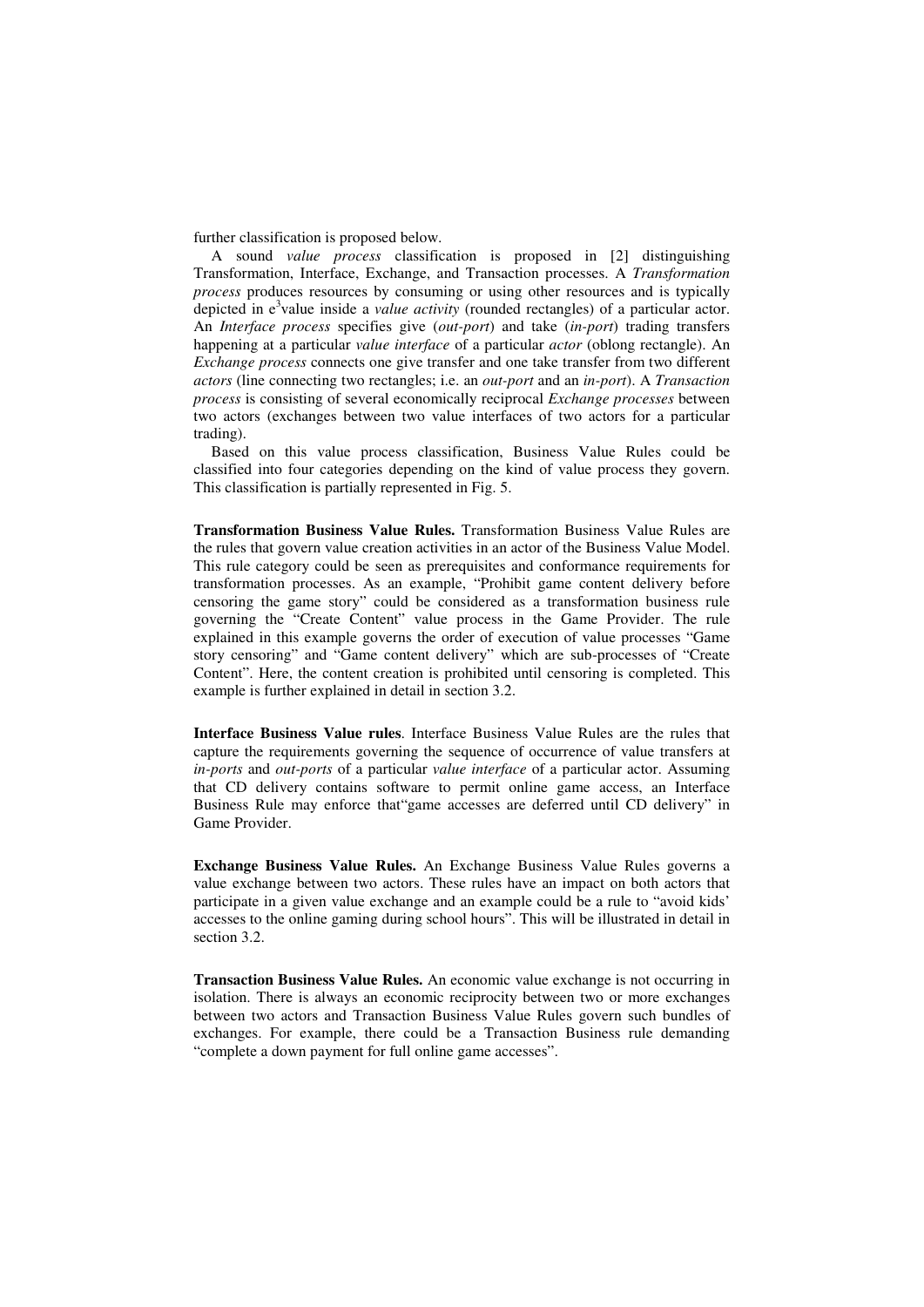The definition of Transformations Business Value Rule and Interface Business Value Rule categories are mainly based on single actor's perspective as they are to govern the processes of a particular actor. Exchange Business Value Rule and Transaction Business Value Rule categories are defined from the perspectives of two *actors* in binary business collaborations.

#### **3.2 Business Value Rule Template**

In compliance with BMM, we also adopt flexibility to capture *business policies* and *business strategies* expressed in natural language. However, similarly to the use of structured text in Means Template (see Section 2.4), we also propose to use a textual template structure to capture actionable concepts in BMM, in this case, *business rules*. The intuition behind the formulation of the business rule template proposed below is that the effect of a BVR is on an enterprise's value processes. A Business Value Rules can be described with the following template:

<Enforcement Level, [Condition], Business Rule Statement Type, Value Process, [Restriction Statement]>

The condition and the restriction statements are optional. Enforcement Level could be one of the six levels that have been proposed in BMM [16] (going from "strictly enforced" through "pre-authorize override" to "guideline"). The Condition must hold for the rule to apply. It is typically defined by using features of business objects. The Business Rule Statement Type is one of "Obligation" (the Value Process must be performed if the condition holds), "Prohibition" (the Value Process cannot occur) or "Restriction" (the execution of the Value Process is constrained in some way). The Restriction statement is mainly used if the rule is of the Restriction type and describes the restriction that applies on the Value Process (e.g. limited duration, constraints on business objects manipulated by the process, …).



Fig. 5 UML Meta-model for Business Value Rules and relations to the metamodels of BMM and  $e^3$  value.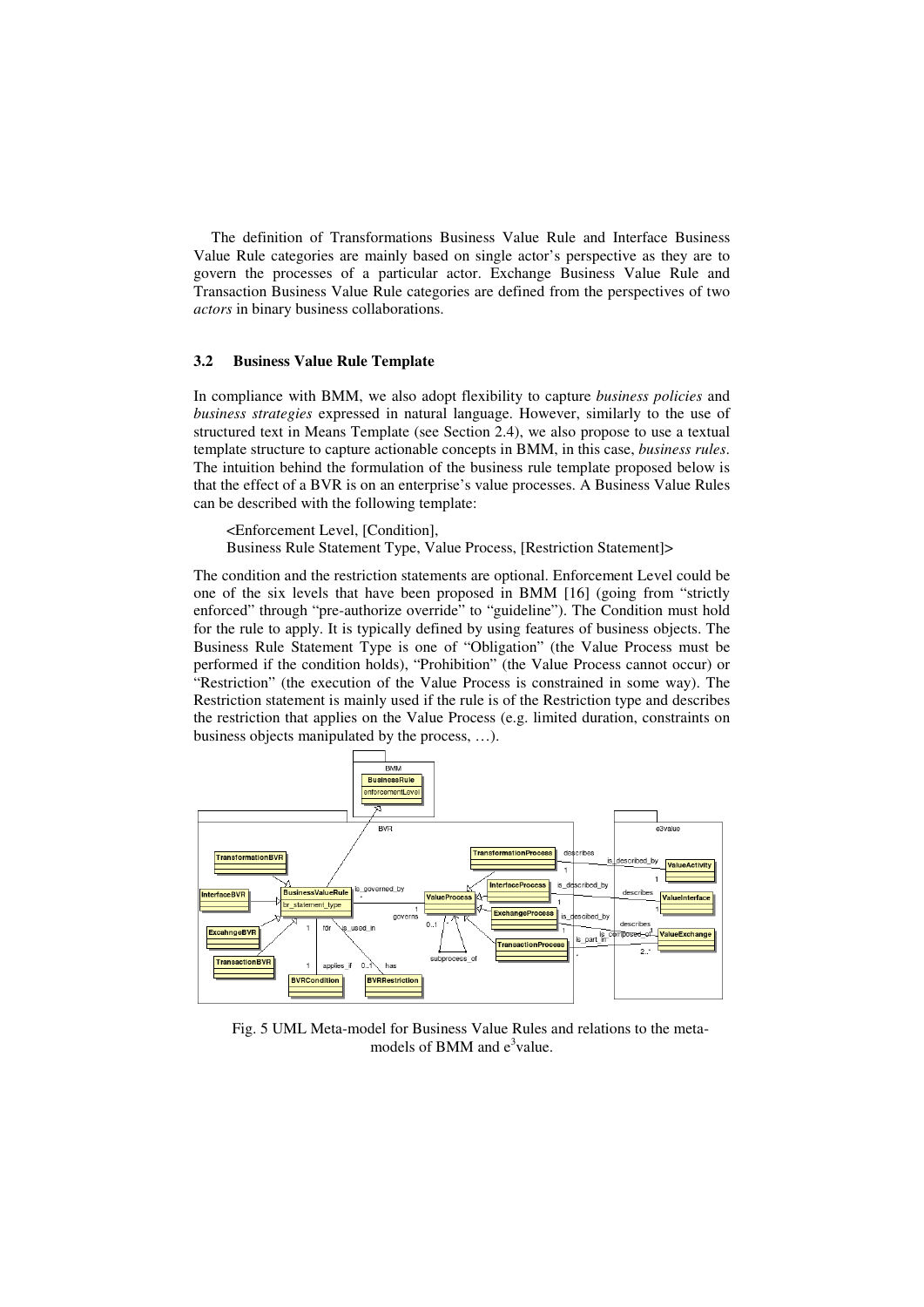The abstract syntax of this template and how it relates to BMM and  $e<sup>3</sup>$  value concepts are also represented on Fig. 5. A Business Value Rule inherits the semantics and properties from the notion of BMM Business Rule. The Value Process governed by a BVR is either a complex value process (decomposed into sub-processes interesting to consider in the value perspective) or a process of one of the four types described in Section 3.1. When it is a Transformation Process, it can be related directly to a Value Activity in the business value ( $e^3$ value) model. If it is an Interface process, it can be related directly to a Value Interface. An Exchange Process relates to a Value Exchange and a Transaction Process relates to several Value Exchanges (at least two).

Some examples of Business Value Rules captured according to this template are listed below. In Section 4.2 one such Business Value Rule's application is illustrated in details with its impact on the Business Value Model.

- 1. <Strictly, ContentType="for kids", Obligation, ContentCensoring, >
- 2. <Strictly, ContentType="for kids", Restriction, Create Content, "ContentCensoring prior to Game Delivery" >
- 3. <Deferred, 07:00<AccessTime<14:00 AND Customer.Age<18, Prohibition, GameAccess, - >
- 4. <Pre-Authorized, Maintenance=ON, Restriction, GameAccess, 10% of full potential>

The first two rule capture obligatory content censoring for game content creation for kids. These rules have to be enforced strictly for all kids' game creation. The first one (an obligation) states that censoring must be executed when content is for kids. The second one (a restriction) says that the censoring must be performed prior to the Game delivery. The third rule is explained in details in the next section. The fourth rule is about restriction of game access service provision (to one tenth of the total capacity) during maintenance period with pre-authorized overriding by the system manager.

The rule template we are proposing here is inspired by some existing approaches for defining rules associated to actions (mainly ECA rules and SBVR). Compared to the above template, ECA rules correspond mainly to "Obligation" kind of rules without specification of the enforcement level (which is usually interpreted as "strict" in ECA). A small difference is that in our template, an obligation does not correspond to the triggering of a process but rather to a responsibility to execute a value process, without expressing when. SBVR [12], a companion standard to BMM, defines "Operative business rules" that can be obligations and prohibitions (and restricted permissions). Compared to SBVR, our template is more basic but also more intuitive, partly because it is intended only for representing business value rules (whereas SBVR allows the representation of many other aspects such as e.g. structural rules and advices).

The motivation of our proposal to capture Business Value Rules through the proposed template is that these rules have an impact on the resulting Business Value Model. However, as illustrated in the next section, such an impact may vary with the business motivation context that we take into account for a case at hand.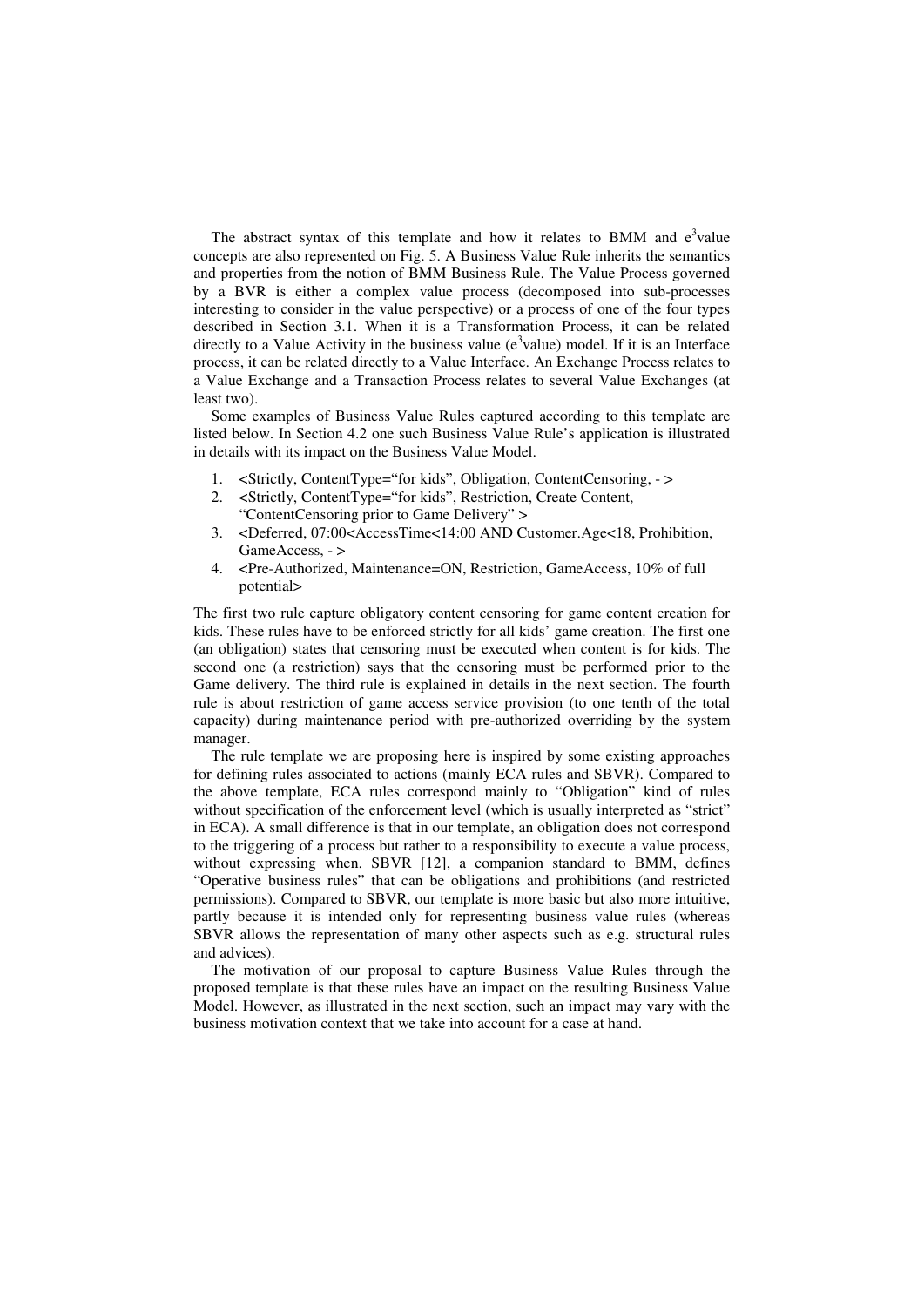## **4. Application of Directives**

In this section, we illustrate how BMM directives can be captured and then influence the changes made in business value models. For the demonstration purpose, we here suppose that the policy to demote kids accesses to online gaming during school hours (already introduced in Section 2.1) has just been added to the BMM model because e.g. of a new regulation imposed by the government. Two main goals (an externally influenced goal to promote school education and an internal goal of sustainability of MMOG) have been detailed.

First, the policy to demote accesses in school hours to support achieving the goal to grant *Priority to school education* could be realized through the business rule to prohibit accesses during 0700 to 1400 by school kids. This rule was used as the second example in section 3.2. According to the Business Value Rule classification proposed above this is an Exchange Business Rule where the activity, Give Game Access (activity at *out-port* of the Distribute Games value activity interface of Game Provider) and the activity Take Game Access (activity at *in-port* of the Play Games value activity interface of Customer) are affected<sup>3</sup>. Indeed, the amount of occurrences of these activities (the time spent playing) will decrease, which has a direct effect on the revenue of the company.

This rule therefore has direct effect on the value activities Play Game of Customer Market Segment and Distribute Game of Game Provider. Treating this in isolation could result in in first scenario in which following means template defined in [1] would be applied:

#### Decrease produce of *GameAccess* in *DistributeGame*

This expresses that the amount of connection time (and consequently the associated revenues) would be reduced in the future. And as a result of the shrinking number of exchanges, there would be a need to reduce the associated outsourced hosting service. This leads to complete the following means template as well:

## Decrease buying of *HostingService* in *BuyHostingService*

-

As consequences due to these two means realization, MMOG may also decrease its profits resulting in difficulties in achieving one of its goals: "Sustainable Business" (already introduced in Section 2.1). However, as shown in

Fig. 6, there are other goals that the MMOG enterprise intends to achieve and that diminish the probability of this first scenario.



Fig. 6 Possible Additions to the Business Motivations for MMOG Case

<sup>&</sup>lt;sup>3</sup> It should be noted that these activities do not appear explicitly as activities in the value model. But in a corresponding business process model, they would appear because exchanging value objects obviously requires doing something (for both actors). In relation to the meta-model of figure 5, they would be described explicitly as instances of the Value Process class.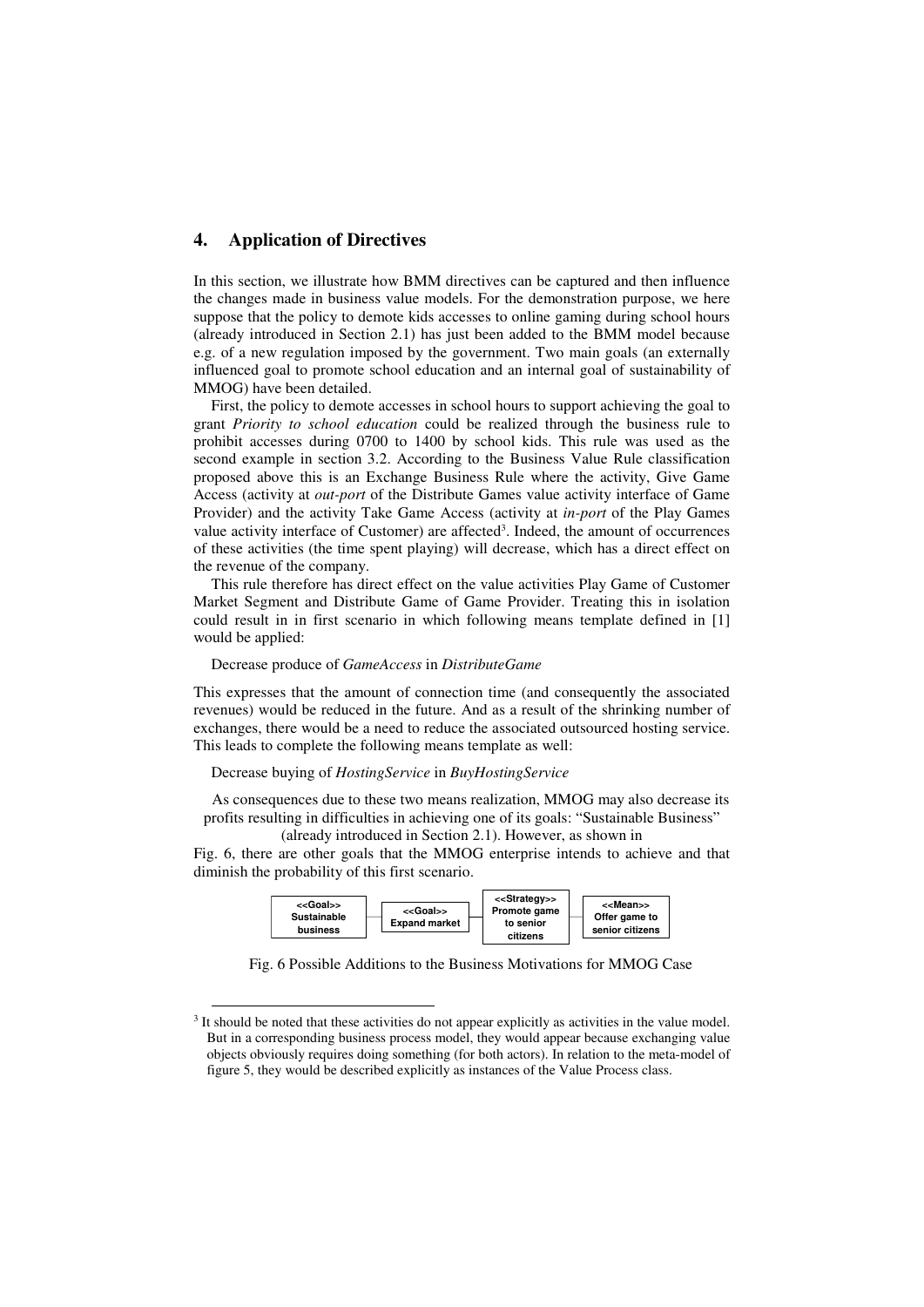For instance when targeting to achieve sustainability, the enterprise may not wish to get reduced production as a result of a shrinking of the activity of a particular market segment (in this case, school kids). On the contrary, it may try to achieve another sub-goal: Expand Market. One strategy to support that goal could be to *Promote* the service *Among Senior Citizens* (another market segment) to compensate for the shrinking.

This could lead to a split in the current market segment and allow the enterprise to treat Students and Senior Citizens separately or if not delivering to senior citizens at the moment, introduction of a new market segment.

It is clear that these business directives need to be considered when constructing complete and relevant business value models. By comparing the Business Value Model before applying changes in the Business Motivation Layer (Fig. 4) and after the application (Fig. 7) we can notice visible changes (such as a new market segment, new value exchanges, etc) resulting from the application of means templates on the basis of the extended motivation model. For example, the mean "Offer game to senior citizens" was made operational by applying template 1 and reusing the value activity "Distribute game" to deliver the Game Access to the Senior Citizen. This resulted amongst others in the creation of the "Senior Citizen" market segment.



Fig. 7 Final Business Value Model for the MMOG Case

# **5. Conclusion and Discussion**

The main argument of this paper is that business motivations are critical in developing Business aligned IT solutions. We have proposed a systematic approach to model business directives by means of business value rules. Further we have illustrated how the resulting business value model could be aligned according to the captured business value rules. This approach can be considered as an extension to the Means Templates methodology proposed in [1] to accommodate business directives.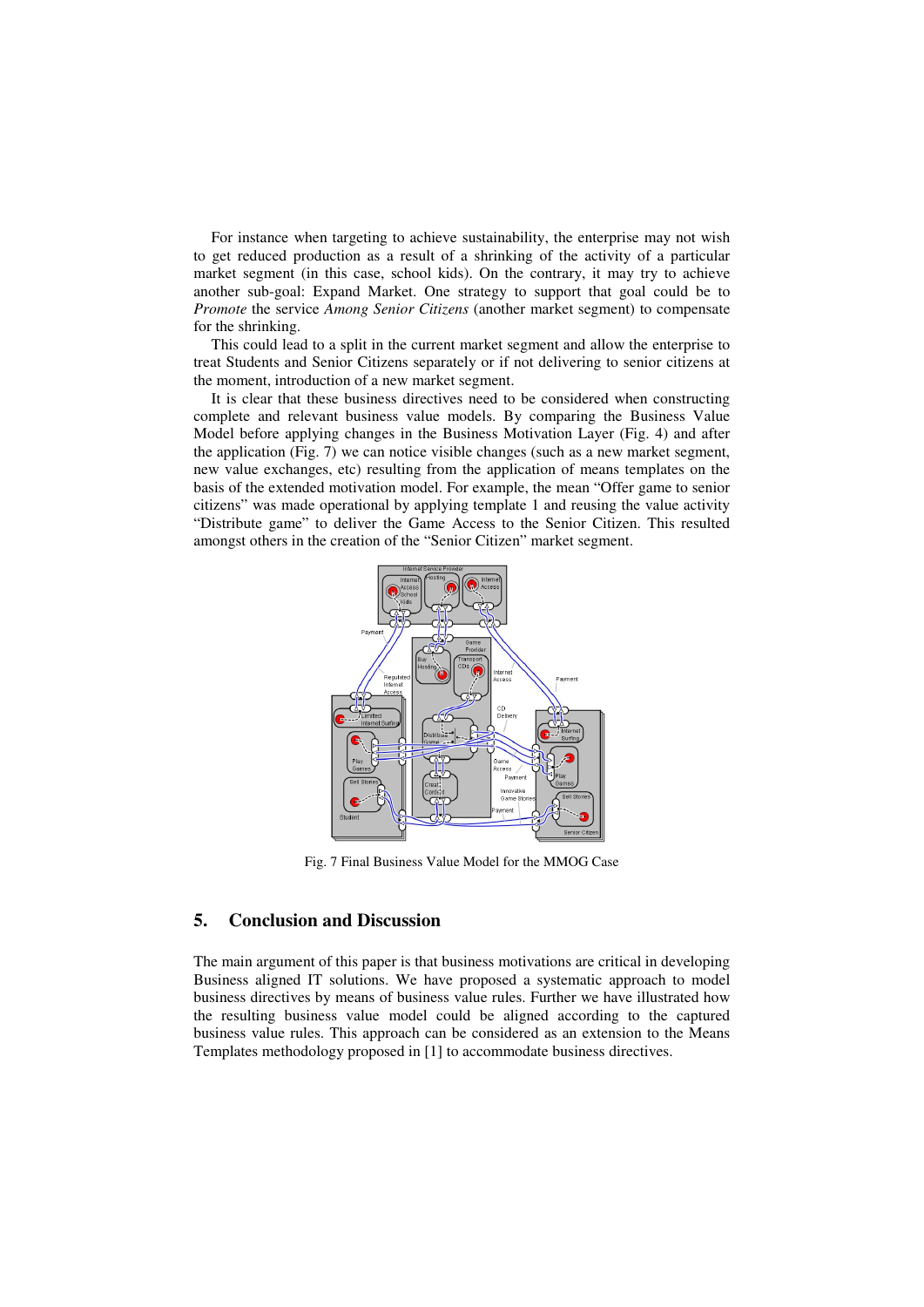Relating and aligning a business motivation model and a value model is not necessarily an easy task because these two perspectives do not obviously share the same concepts. It is in particular not easy to create a BMM model and to identify the appropriate tactics and rules. This is usually done through a top-down decomposition of higher level concepts such as vision, strategy and policies. Ensuring that this process leads to a complete set of rules can be challenging.

This paper contributes in helping to solve the alignment by proposing a methodology with a number of benefits:

- *Uniform Framework and Separation of concern*. The framework provides separation of concern into Business Motivation, Business Value and Business Process Modeling layers while proposing a link between Business Motivations and Business Value Modeling promotes unification in modeling concepts. The notion of business rule in BMM is very generic and can be used to model directives at various abstraction levels (from the motivation perspective through to the process perspective and even down to the IT level). BMM provides little guidance on how to identify rules. Making a distinction between various kinds of rules (namely BVRs and process perspective related rules) helps in identifying appropriate rules by focusing on the value perspective only. Since BVRs are based on the concepts of the value model, the value model itself provides the base for identifying the rules, rather than trying to express rules without any starting point.
- *Business Value Rules Classification*. Business Value Rules Classification supports business designers in making precise specifications of business directives from single actor's and multi actors' perspectives in binary collaborations. The categories can serve as a checklist of kind of rules that may exist, therefore helping to attain a more complete set of BVRs;
- *Semi-structured textual template*. The template allows and easy expression of Business Value Rules;
- *Knowledge reuse support through Mean Templates*. The means template approach helps to identify course-of-actions and supports the development of well-founded business value models;
- *Traceability*. The proposed unified framework supports traceability between the different modeling layers.

The work that we reported in this paper still needs a number of issues to be addressed through future work. Validation of the approach is obviously still limited. More exhaustive empirical studies need to be performed to test the completeness and capability of the proposed templates to capture and to represent business domain knowledge. In particular, the completeness of the proposed BVR categories and the expressiveness of the proposed BVR textual template need to be further investigated. We intend to test this by considering several application cases either real or presented in the literature about business rules and value models. The transformation of elements from the motivation and value perspective to the process level also requires attention in the future. Finally, the completeness and appropriateness of the means template catalogue requires further consideration to allow larger knowledge reuse in Value Models design.